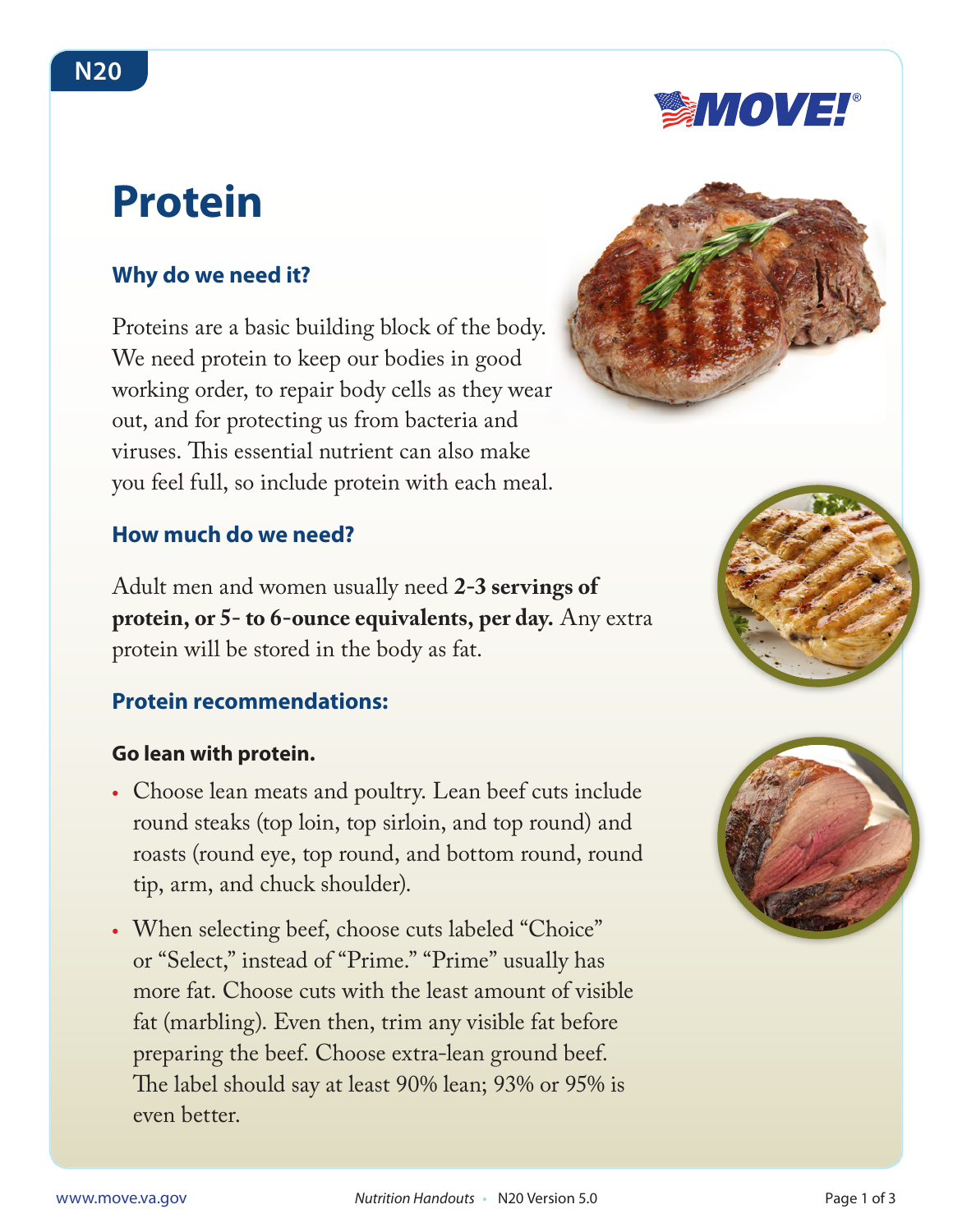# **Vary your protein choices by including seafood more often.**

**•**  Choose a minimum of **8 ounces of seafood each week.** Seafood is rich in heart healthy Omega-3 fatty acids and includes fish, such as salmon, tuna, herring, trout, and tilapia, and shellfish, such as shrimp, crab, and oysters.

## **Choose dry beans or peas as a main dish or part of a meal.**

**•**  Consider including two or more meatless meals in your weekly menu. Some choices are meatless chili with kidney or pinto beans; split pea, lentil, minestrone, or white bean soups; black bean enchiladas; rice and beans; veggie burgers or garden burgers; and chef salads with garbanzo or kidney beans.

#### **Choose nuts as a snack, in salads, or in main dishes.**

• Use nuts to replace meat or poultry, not in addition to meat or poultry (i.e., pine nuts in pesto sauce, slivered almonds on steamed vegetables, toasted peanuts or cashews in vegetable stir-fry). Add walnuts or pecans to salads instead of cheese or meat.

The chart on the next page lists specific amounts that count as 1-ounce equivalents and common portions.

![](_page_1_Picture_7.jpeg)